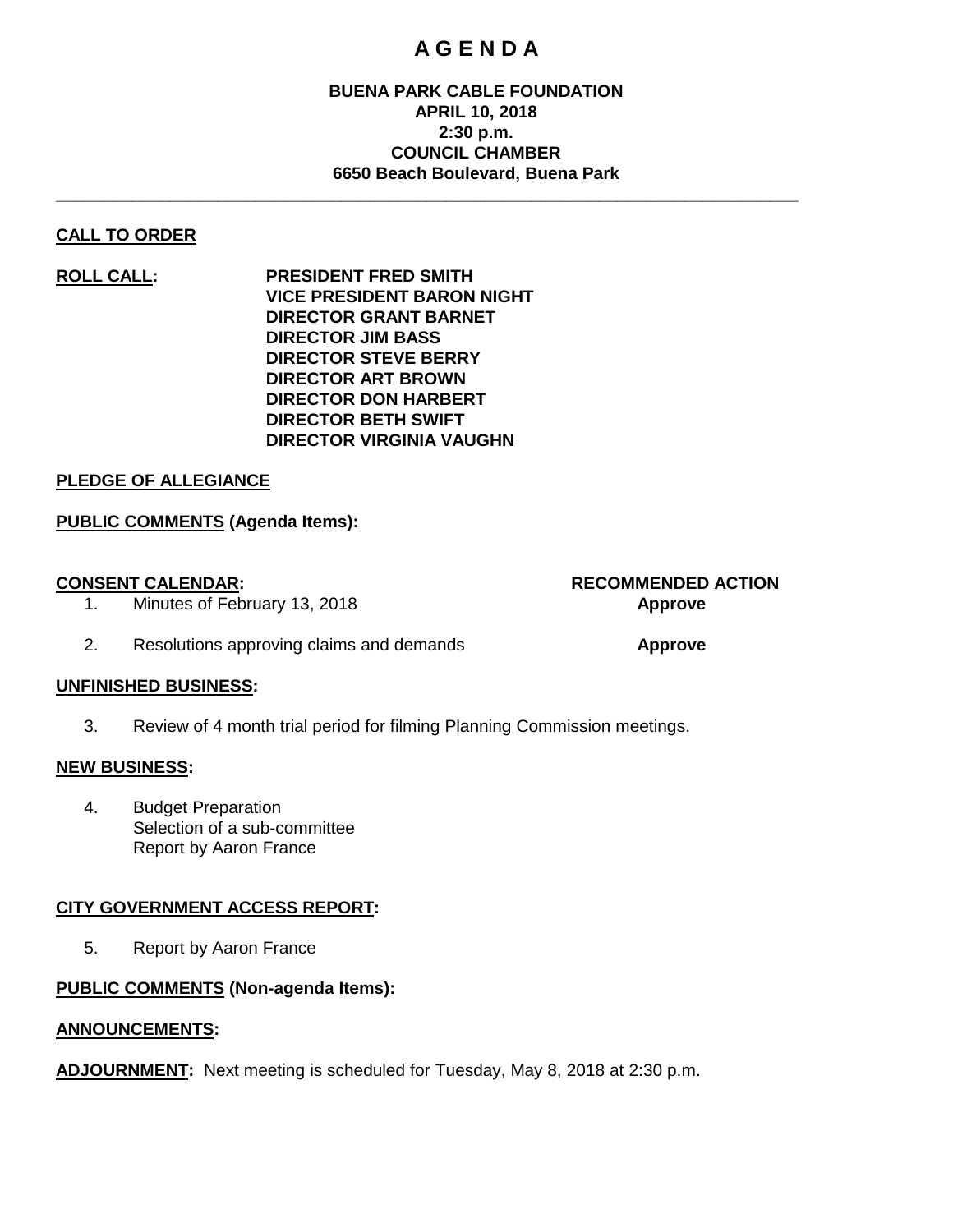#### **BUENA PARK CABLE FOUNDATION MINUTES OF MEETING February 13, 2018**

President Fred Smith called the Buena Park Cable Foundation Meeting of February 13, 2018 to order at 2:30 p.m. in the Council Chamber, 6650 Beach Boulevard, Buena Park, California.

- PRESENT: Bass, Berry (entered at 3:03 p.m.), Brown, Harbert, Night, Smith, Swift (entered at 2:31 p.m.) and Vaughn
- ABSENT: Barnet

**ALSO PRESENT:** Aaron France, Deputy City Manager and Marsha Cook, Executive Assistant.

#### **PLEDGE OF ALLEGIANCE**

Virginia Vaughn led the Pledge of Allegiance to the flag.

# **PUBLIC COMMENTS (Agenda Items):**

There were no public comments.

#### **CONSENT CALENDAR:**

#### **MINUTES OF January 9, 2018**

#### **RESOLUTION APPROVING CLAIMS AND DEMANDS**

| MOTION: | Brown/Night to APPROVE the Consent Calendar.         |
|---------|------------------------------------------------------|
| AYES:   | Bass, Brown, Harbert, Night, Smith, Swift and Vaughn |
| NOES:   | <b>None</b>                                          |
| ABSENT: | <b>Barnet and Berry</b>                              |

#### **UNFINISHED BUSINESS**

Aaron France reviewed the 4-month trial period for filming the Planning Commission meetings, noting that the meetings have been filmed since October 2017 and broadcast on BPTV. He noted that there had been no feedback from the public during the trial period.

Director Brown suggested finding a way to judge the public's interest in the series, such as a banner at the bottom of the screen requesting feedback or surveying opinion through social media.

Aaron France advised that analytics can also be gathered through the company that hosts the website.

Director Night suggested that after more promotion and feedback, continuation of the series should be re-evaluated.

| MOTION: | Brown/Harbert to continue the item until the June meeting for evaluation. |
|---------|---------------------------------------------------------------------------|
| AYES:   | Bass, Brown, Harbert Night, Smith, Swift and Vaughn                       |
| NOES:   | <b>None</b>                                                               |
| ABSENT: | Barnet and Berry                                                          |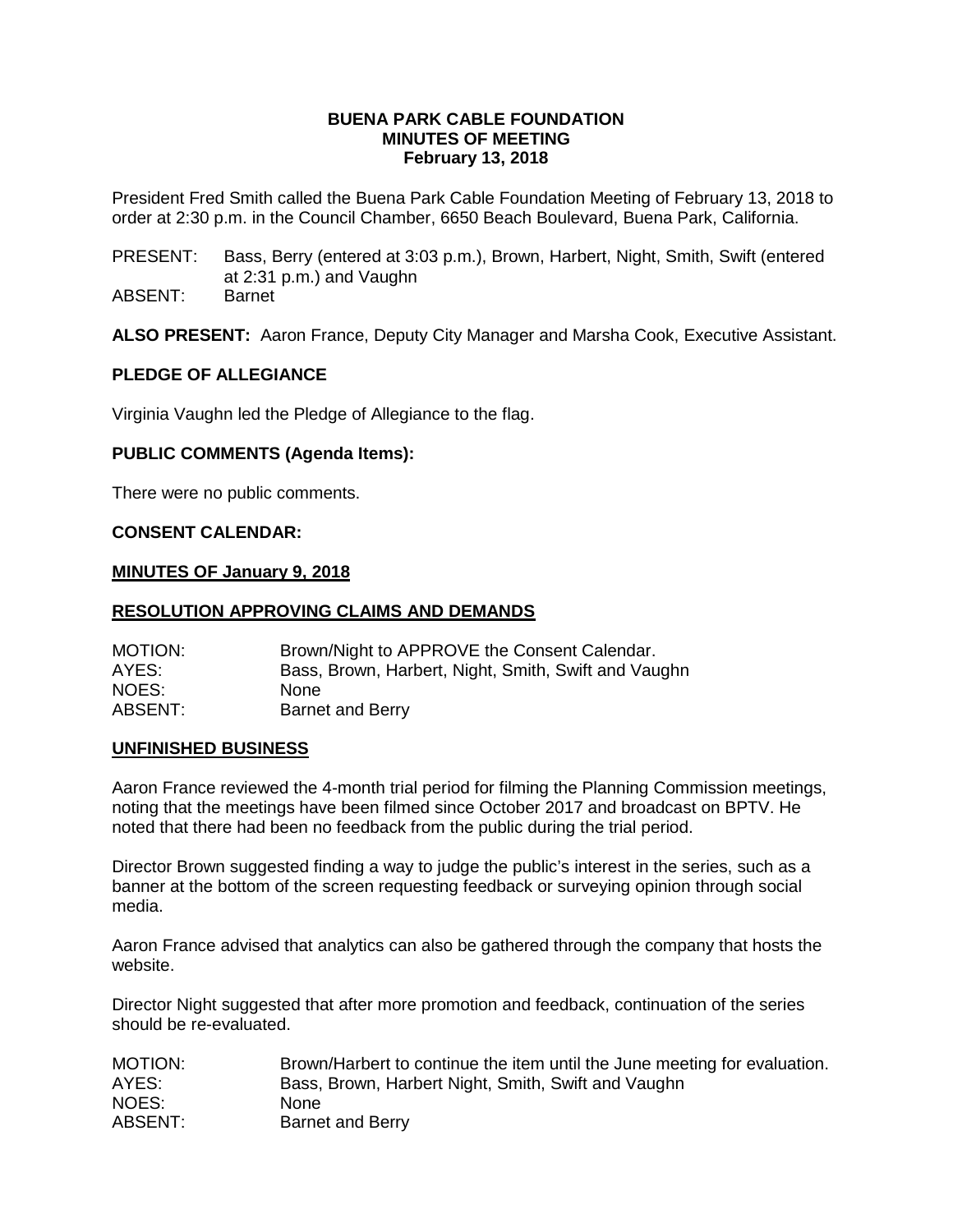BUENA PARK CABLE FOUNDATION February 13, 2018 PAGE 2

# **NEW BUSINESS**

#### **Midyear Budget Review**

Aaron France distributed a spread sheet with an overview of the actual, proposed and mid-year budget information and reviewed the various items contained therein. He noted that staff is not currently recommending any changes. He added that the 2018-2019 budget adoption was scheduled for June 12, 2018.

#### **Capital Purchase Request**

Aaron France reported that due to a theft in October, some equipment in the control room needed to be replaced at a cost of \$500-\$700 for a TV and a lap top computer and audio/video controller. He asked the Foundation to cover the expense with Capital Outlay funds.

Director Brown suggested that the responsibility should be the City's and not Buena Park Cable Foundation, since the security of the building is their responsibility.

| MOTION: | Brown/Night recommend the City pay for the stolen equipment since the |
|---------|-----------------------------------------------------------------------|
|         | security of the building is under their authority.                    |
| AYES:   | Bass, Brown, Harbert Night, Smith, Swift and Vaughn                   |
| NOES:   | <b>None</b>                                                           |
| ABSENT: | Barnet and Berry                                                      |

#### **CITY GOVERNMENT ACCESS REPORT**

Aaron France reported that BPTV is currently airing City Council meetings, Planning Commission meetings, What's New In Two, Adopt-a-Pet, the 2018 State of the City Luncheon and Crime Watch.

#### **PUBLIC COMMENTS (Non-agenda Items):**

Ken McKinney shared that he was working on the State of the City program, the Spring Edition of Buena Park Today, the Mayor's Show and What's New in Two.

He announced that the Historical Society was holding a function in April and asked if the City would cover it even though it wasn't budgeted or scheduled. He thanked the Foundation, and noted that it was his  $8<sup>th</sup>$  year as a producer and how much he enjoyed it and hoped to continue working with them in the future.

#### **ANNOUNCEMENTS**

Director Swift shared that she was recognized from BPTV Council meetings by someone at OSH.

Deputy City Manager Aaron France announced that Myrna Holmquist was still out due to illness and that she appreciated the flowers and everyone's well wishes. He added that she and her family were discussing her options for the future, but it was unlikely that she would return.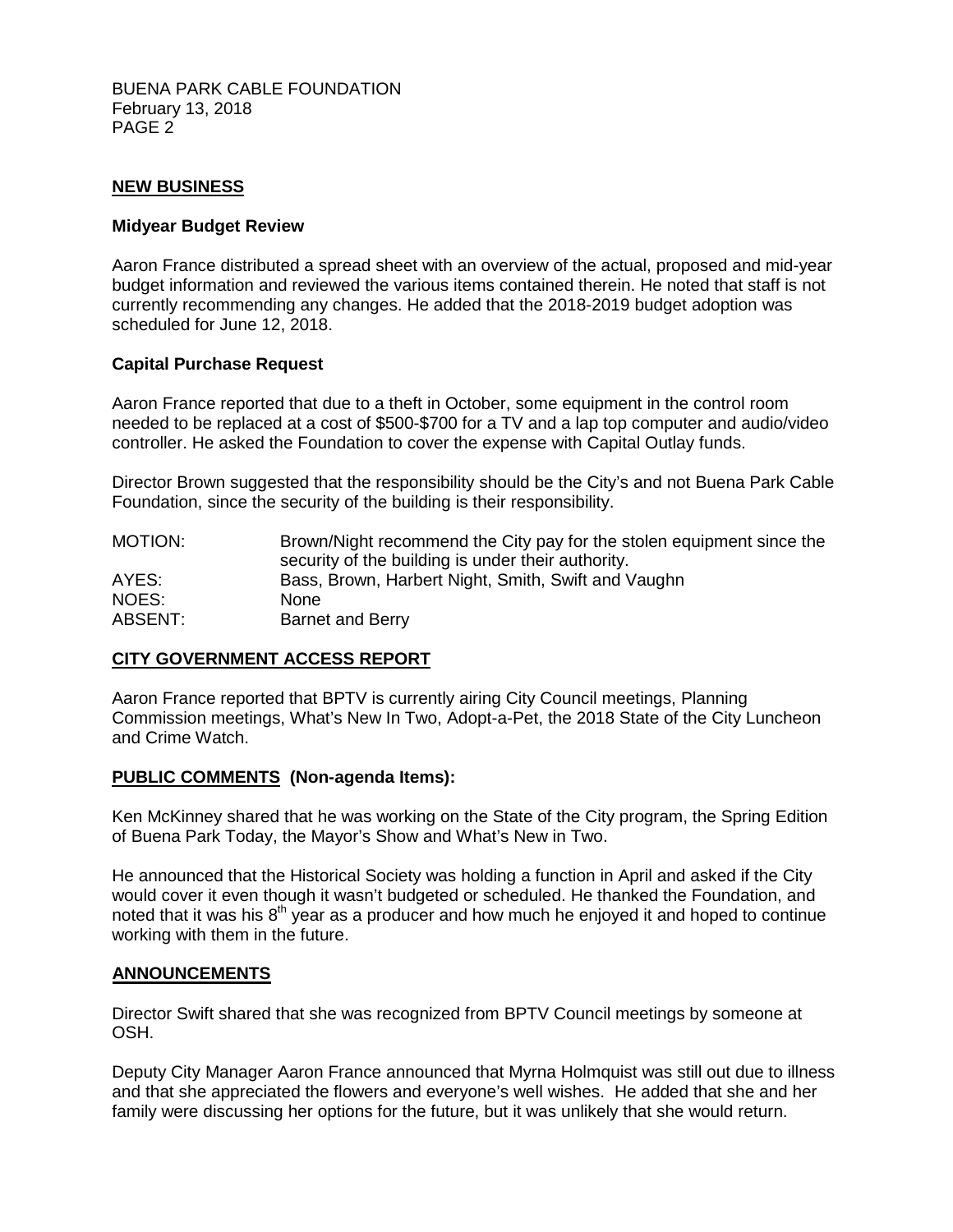BUENA PARK CABLE FOUNDATION February 13, 2018 PAGE 3

# **ADJOURNMENT**

There being no further business, the meeting was adjourned at 2:48 p.m. The next meeting is scheduled for April 10, 2018 at 2:30 p.m.

# **ATTEST:**

\_\_\_\_\_\_\_\_\_\_\_\_\_\_\_\_\_\_\_\_\_\_\_\_\_\_\_\_\_ \_\_\_\_\_\_\_\_\_\_\_\_\_\_\_\_\_\_\_\_\_ Marsha Cook, Exec. Asst. Fred Smith, President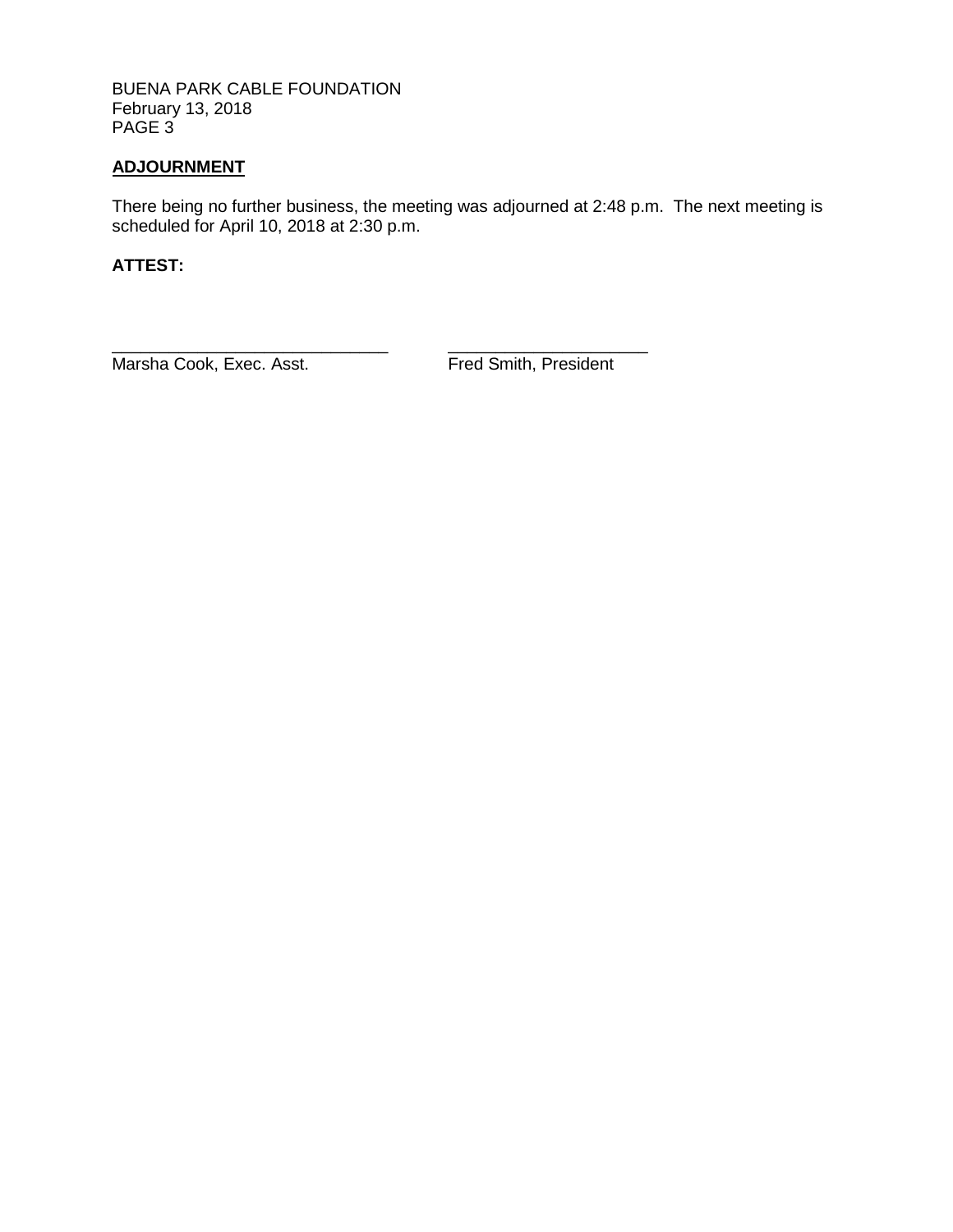### **BUENA PARK FOUNDATION Income Statement February 28, 2018**

|                                         |    | <b>Current Year</b> |               |                   |                           |               | Prior Year     |               |  |
|-----------------------------------------|----|---------------------|---------------|-------------------|---------------------------|---------------|----------------|---------------|--|
|                                         |    | Actual<br>Variance- |               |                   | Actual                    |               |                |               |  |
|                                         |    |                     | Period Ending |                   | Favorable                 |               | Period Ending  |               |  |
|                                         |    | <b>Budget</b>       |               | February 28, 2018 |                           | (Unfavorable) |                | June 30, 2017 |  |
|                                         |    |                     |               |                   |                           |               |                |               |  |
| <b>REVENUES</b>                         |    |                     |               |                   |                           |               |                |               |  |
| 3410 Investment Income                  | \$ | 50.00               | \$            | 1.55              | \$                        | (48.45)       | \$             | 83.34         |  |
| 3900 Miscellaneous Revenue              |    |                     |               |                   |                           |               |                |               |  |
| 3951 Contribution from Time Warner/AT&T |    | 100,000.00          |               | 53,989.65         |                           | (46,010.35)   |                | 104,604.72    |  |
| <b>Total Revenues</b>                   |    | \$100,050.00        | \$            | 53,991.20         | $\boldsymbol{\mathsf{S}}$ | (46,058.80)   | $\mathfrak{S}$ | 104,688.06    |  |
| <b>EXPENDITURES</b>                     |    |                     |               |                   |                           |               |                |               |  |
|                                         |    |                     |               |                   |                           |               |                |               |  |
| 5214 Taxes and Fees                     |    | 100.00              |               | 61.00             |                           | 39.00         |                | 81.00         |  |
| 5219 Time Warner Video Services         |    | 1,000.00            |               | 703.66            |                           | 296.34        |                | 1,019.52      |  |
| 5220 Government Access/City             |    | 72,000.00           |               | 46,791.72         |                           | 25,208.28     |                | 83,797.32     |  |
| 5221 Government Access/Council          |    | 6,000.00            |               | 3,640.00          |                           | 2,360.00      |                | 5,000.00      |  |
| 5223 Ministerial Series                 |    | 3,300.00            |               | 550.00            |                           | 2,750.00      |                | 1,925.00      |  |
| 5225 Member Salaries                    |    | 3,000.00            |               | 2,100.00          |                           | 900.00        |                | 3,300.00      |  |
| 5227 Misc Expenses/Add'l Programming    |    | 2,500.00            |               | 125.00            |                           | 2,375.00      |                | 995.00        |  |
| 5230 Scholarships                       |    | 10,000.00           |               |                   |                           | 10,000.00     |                | 4,000.00      |  |
| 5240 Professional Services              |    | 1,600.00            |               |                   |                           | 1,600.00      |                | 1,582.00      |  |
| 5245 Accounting/Staff Services          |    | 5,000.00            |               |                   |                           | 5,000.00      |                | 13,000.00     |  |
| 5250 Equipment Maintenance              |    | 2,000.00            |               | 151.46            |                           | 1,848.54      |                | 1,548.85      |  |
| 5260 Equipment Replacement Fund         |    | 3,500.00            |               |                   |                           | 3,500.00      |                | 1,115.00      |  |
| 5410 Stationery/Supplies                |    | 250.00              |               | (10.00)           |                           | 260.00        |                | 67.58         |  |
| 5411 Printing                           |    | 150.00              |               |                   |                           | 150.00        |                |               |  |
| 5420 Books/Dues/Subscriptions           |    | 200.00              |               | 108.95            |                           | 91.05         |                | 80.00         |  |
| 5430 Postage                            |    | 100.00              |               |                   |                           | 100.00        |                | 49.00         |  |
| 5840 Capital Outlay                     |    | 2,000.00            |               |                   |                           | 2,000.00      |                | 2,000.00      |  |
| <b>Total Expenditures</b>               |    | 112,700.00          |               | 54,221.79         |                           | 58,478.21     |                | 119,560.27    |  |
| Revenues Over (Under) Expenditures      |    | (12,650.00)         |               | (230.59)          |                           | 12,419.41     |                | (14, 872.21)  |  |
| Fund Balance, Beginning of Period       |    | 28,401.58           |               | 28,401.58         |                           |               |                | 43,273.79     |  |
| Fund Balance, End of Period             | \$ | 15,751.58           | \$            | 28,170.99         | \$                        | 12,419.41     |                | 28,401.58     |  |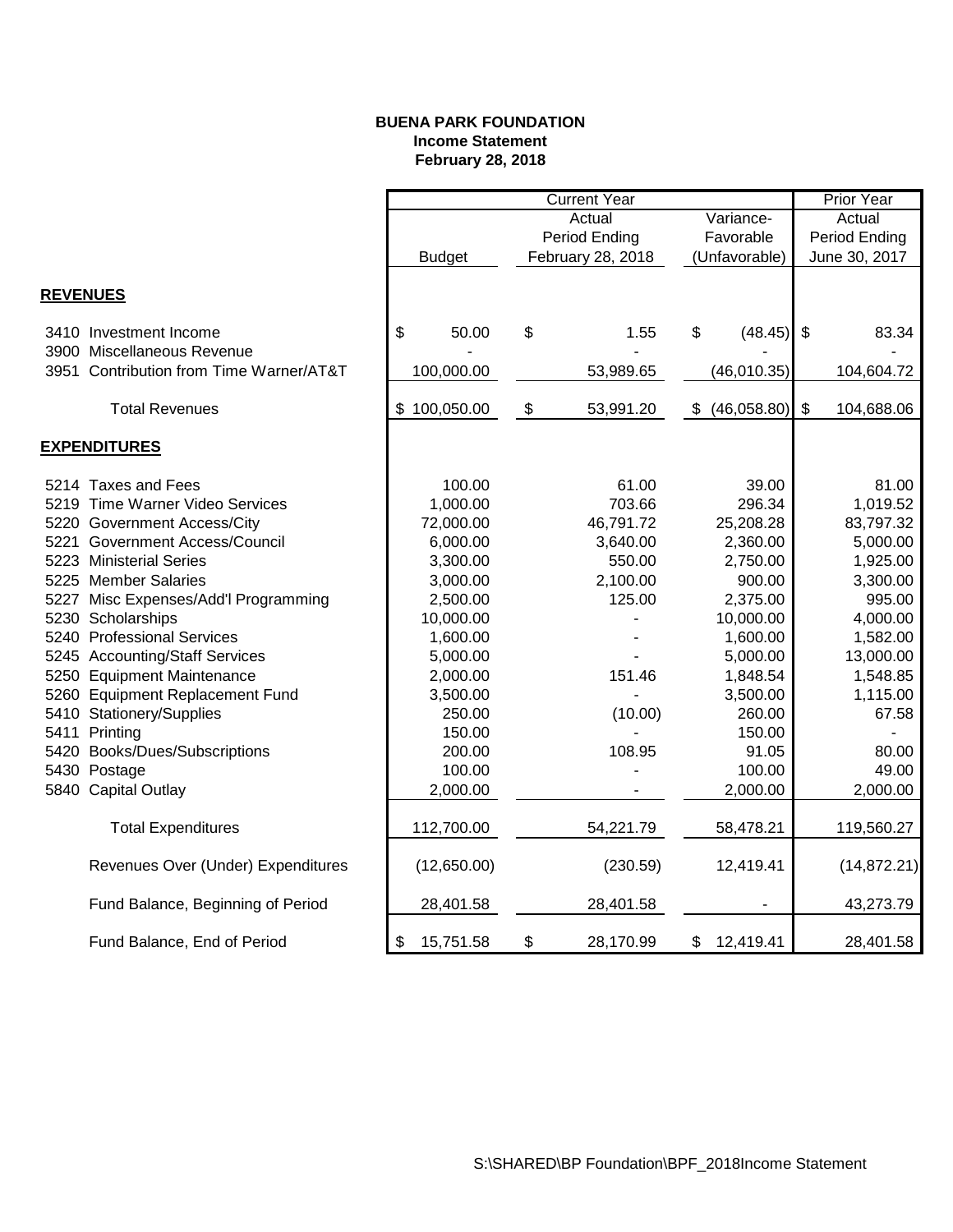| <b>CITY OF BUENA PARK FOUNDATION</b> |                      |                                                                                                                                                |                                  |        |               |  |  |  |
|--------------------------------------|----------------------|------------------------------------------------------------------------------------------------------------------------------------------------|----------------------------------|--------|---------------|--|--|--|
|                                      |                      | <b>CHECK REGISTER</b>                                                                                                                          |                                  |        |               |  |  |  |
|                                      | For FY 2017-2018     |                                                                                                                                                |                                  |        |               |  |  |  |
|                                      |                      |                                                                                                                                                |                                  |        |               |  |  |  |
| Date                                 | <b>Vendor</b>        | Description                                                                                                                                    | Invoice #                        | Check# | <b>Amount</b> |  |  |  |
| 2/2/2018                             | Jane Cameron         | January Crime Watch - #B, February Crime Watch - #A                                                                                            | B1718-0130                       | 7018   | 400.00        |  |  |  |
| 2/2/2018                             | Spectrum Business    | Cable Services February 2018                                                                                                                   | Feb-18                           | 7019   | 88.95         |  |  |  |
| 2/2/2018<br>Vista Media Services     |                      | What's New in Two for 01/10/18 & 01/17/2018, Exhibiting Artest-Inyoung<br>Seoung, 2018 State of the City Cameos, 2018 State of the City Promos | 552-18, 554-18, 555-18<br>556-18 | 7020   | 3,450.00      |  |  |  |
|                                      |                      | Crime Watch February A, Planning Commission Video 1/24/18,                                                                                     |                                  |        |               |  |  |  |
| 2/7/2018                             | <b>Mark Cloud</b>    | Anaheim Reformed Church 1/28/18, City Council Video                                                                                            | 9857                             | 7021   | 1,415.00      |  |  |  |
| 2/16/2018                            | James Bass           | February 13th, 2018 Foundation Meeting                                                                                                         | 021318                           | 7022   | 100.00        |  |  |  |
| 2/16/2018                            | Art Brown            | February 13th, 2018 Foundation Meeting                                                                                                         | 021318                           | 7023   | 100.00        |  |  |  |
| 2/16/2018                            | Don Harbert          | February 13th, 2018 Foundation Meeting                                                                                                         | 021318                           | 7024   | 100.00        |  |  |  |
| 2/16/2018                            | <b>Baron Night</b>   | February 13th, 2018 Foundation Meeting                                                                                                         | 021318                           | 7025   | 100.00        |  |  |  |
| 2/16/2018                            | <b>Fred Smith</b>    | February 13th, 2018 Foundation Meeting                                                                                                         | 021318                           | 7026   | 100.00        |  |  |  |
| 2/16/2018                            | Virginia Vaughn      | February 13th, 2018 Foundation Meeting                                                                                                         | 021318                           | 7027   | 100.00        |  |  |  |
| 2/26/2018                            | Mark Cloud           | Crime Watch Feb. B, 2018, Planning Commis. Video 2/14/18 4 hrs,<br>City Council Video 2/13/18 7 Hrs., State of the City, 2nd Camera            | 9859                             | 7028   | 1,540.00      |  |  |  |
| 2/26/2018                            | Vista Media Services | What's New in Two 02/02/18 & 01/17/18, Adopt-A-Pet Feb-Mar 2018,                                                                               | 557-18, 558-18, 559-18,          | 7029   | 3,050.00      |  |  |  |
|                                      |                      | 2018 State of the City Presentation, 2018 Easter Eggstravaganza Promo                                                                          | 560-18                           |        |               |  |  |  |
|                                      |                      |                                                                                                                                                |                                  |        |               |  |  |  |
|                                      |                      |                                                                                                                                                | February 2018 Total              |        | 10,543.95     |  |  |  |